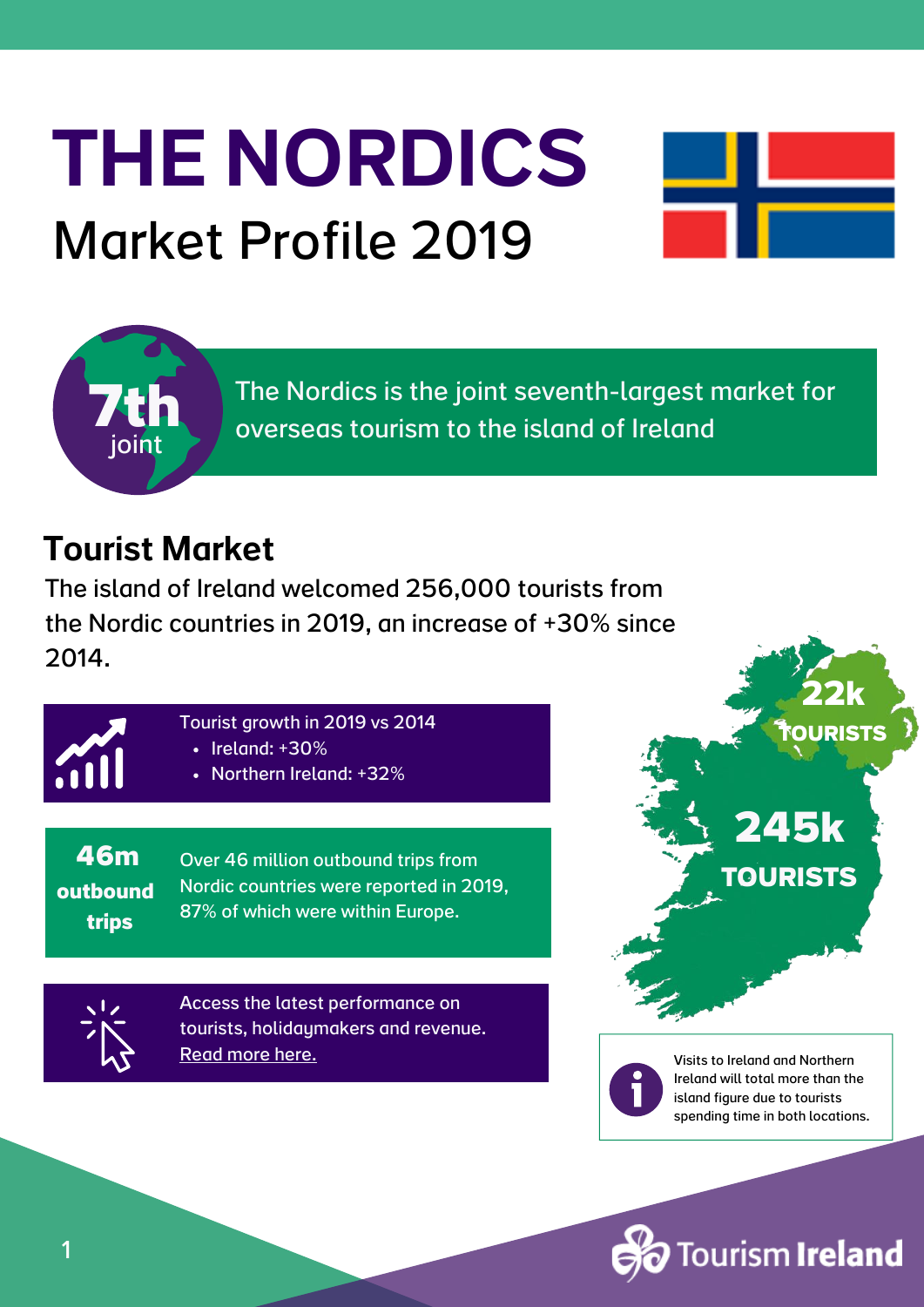#### **Revenue and Bednights**

**1.6m**

In 2019, Nordic tourists spent €116/£101 million on the island of Ireland, making the Nordics the island's 11th largest source market of overseas revenue.

> Nordic tourists spent a total of 1.6 million bednights on the island of Ireland in 2019; and had an average stay of 6.3 nights.

€116m/£101m **REVENUE** in 2019



#### €477/£415 spend per tourist



### **Air and Sea Access Links**

There were 10,500 air seats each week from the Nordic countries to the island of Ireland, in the peak summer months of 2019.





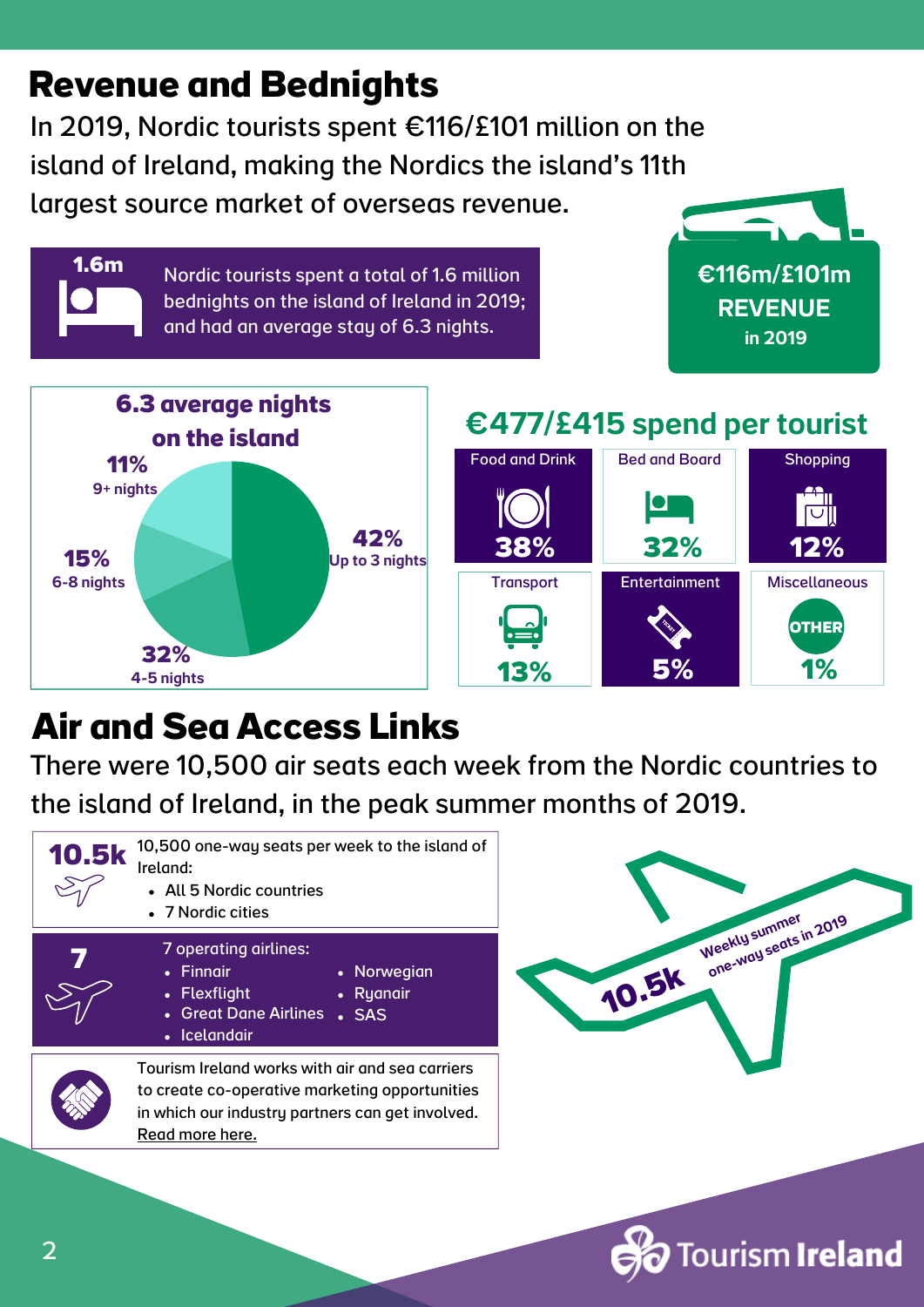## **Holidaymakers**

The island of Ireland welcomed 134,000 Nordic holidaymakers. The Nordics market is the ninth-largest source of overseas holidaymakers for Ireland.

**668k HOLIDAY BEDNIGHTS**  $\overline{\textbf{O}}$ 

Nordic holidaymakers stayed an average of five nights on the island of Ireland; and three nights in Northern Ireland.







**134k**

**holidaymakers**

#### **Interest in Visiting**

84% of holidaymakers from the Nordics\* are interested in taking a holiday or short break to the island of Ireland.



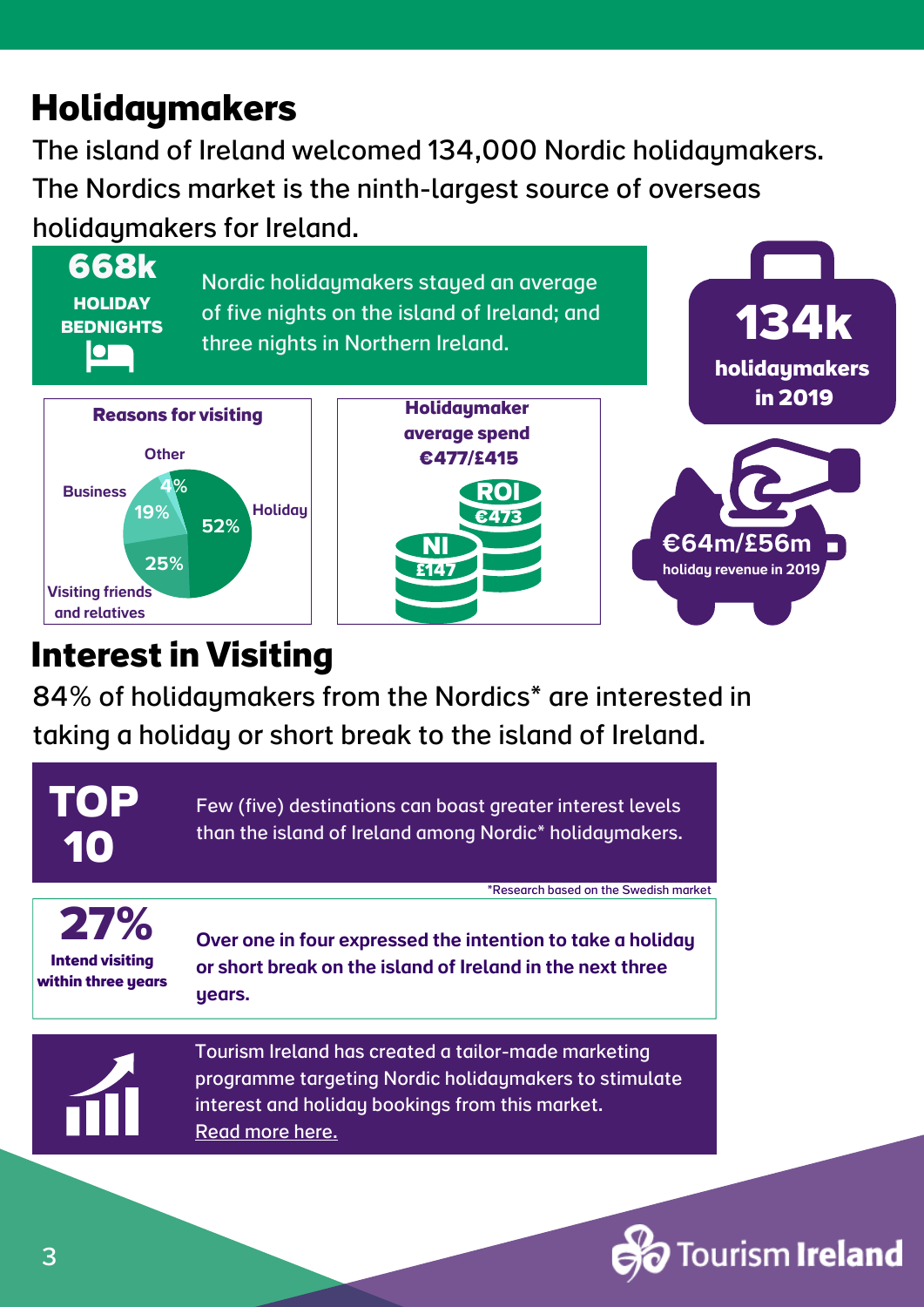#### **Holidaymakers**

Most Nordic holidaymakers will visit places of historical interest and/or engage in a more active pastime during their trip.





### **Holidaymaker Profile**

Over half (57%) of the Nordic holidaymakers who visited the island of Ireland in 2019 were aged 55+ years. Almost half (43%) travelled as a couple.





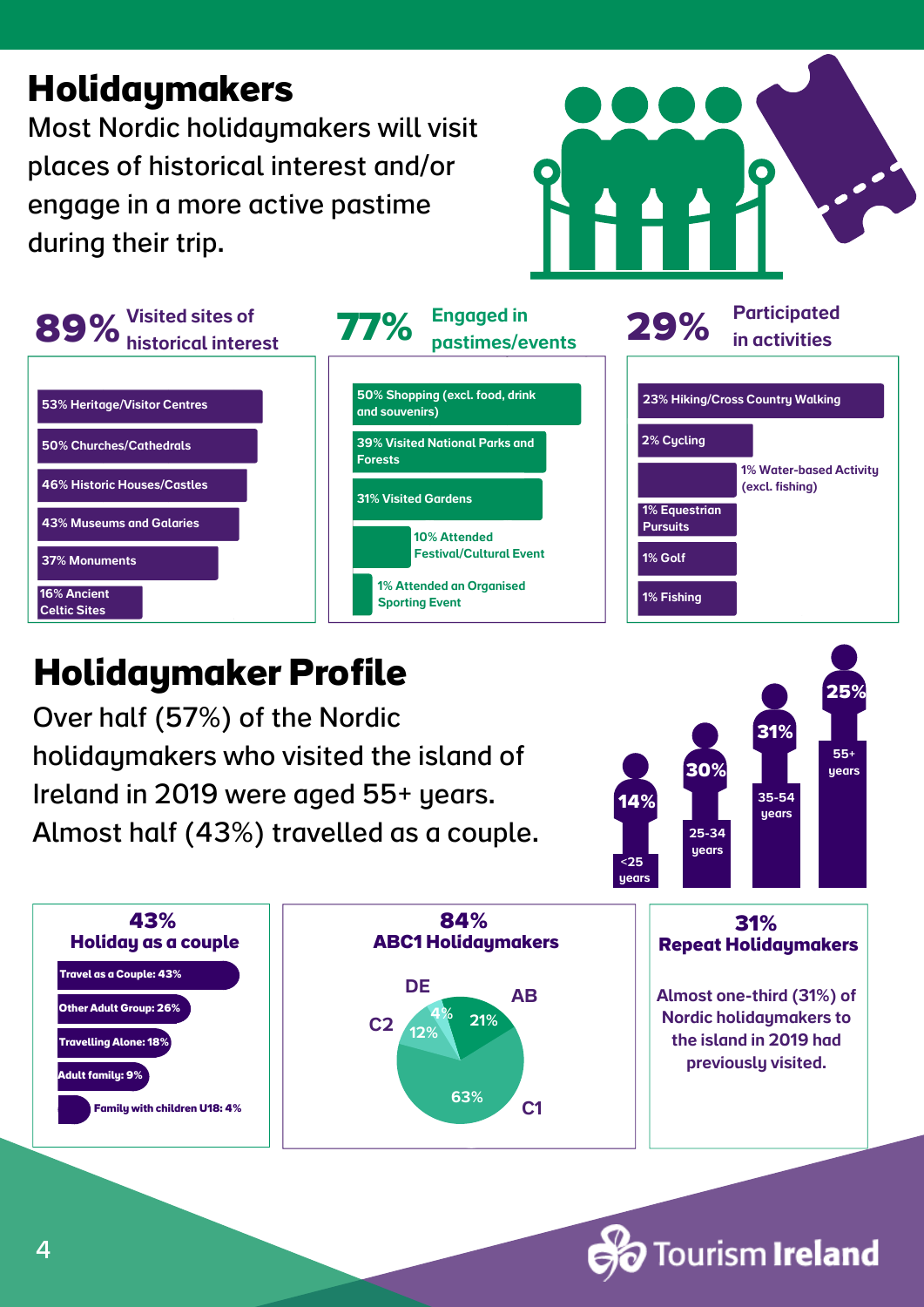## **The Nordic Holidaymaker**

Dublin is a 'must' for the majority of Nordic holidaymakers, with most limiting their stay here to Dublin only. Of those who include an overnight in the regions, most combine that trip with Dublin also. Only one in five Nordic holidaymakers use a car while on the island. The second half of the year is especially popular among Nordic holidaymakers, accounting for over two-thirds (68%) of trips.



Tourism **Ireland**